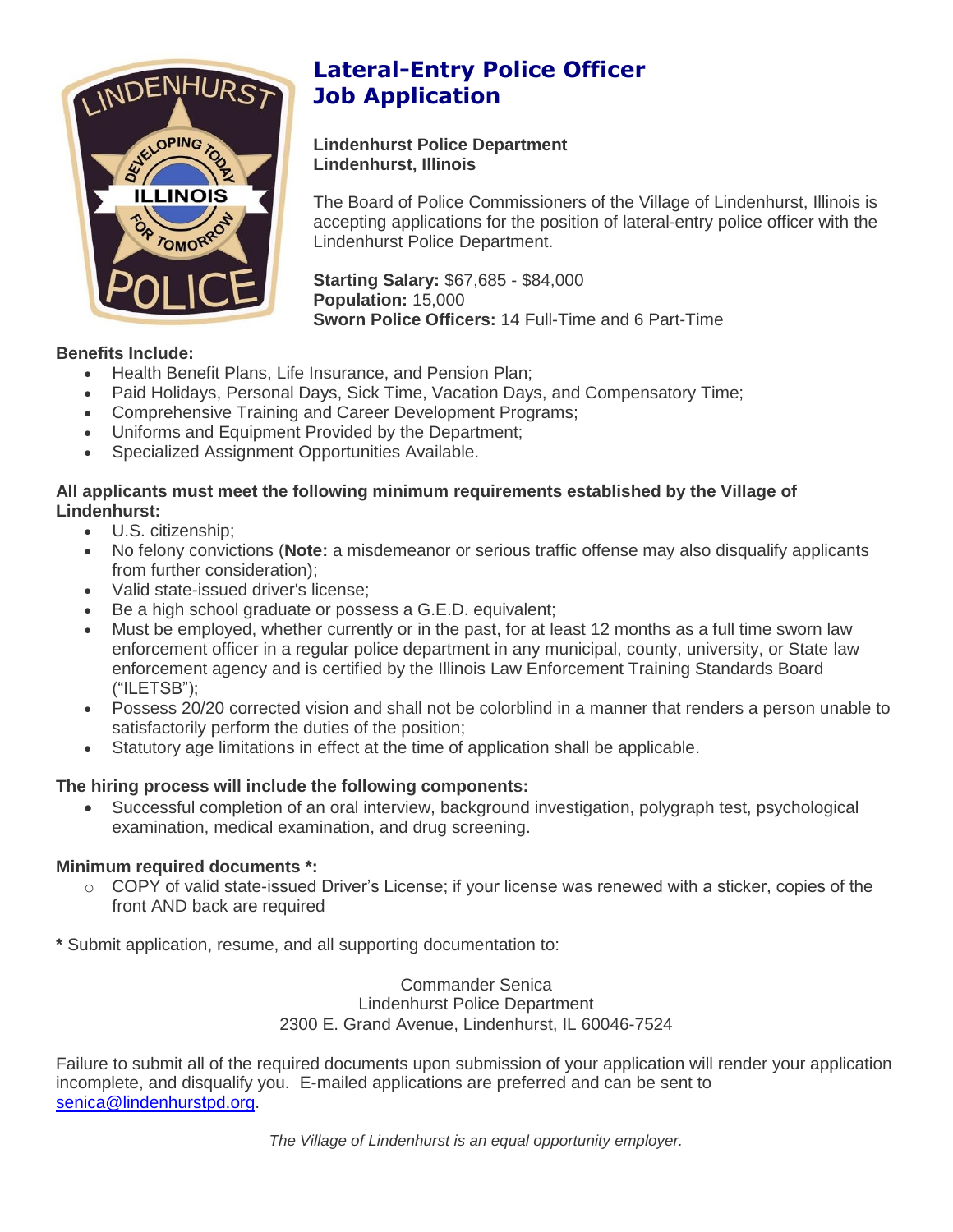# PERSONAL INFORMATION

| <b>YOUR NAME</b>                                                                                                                                                    |
|---------------------------------------------------------------------------------------------------------------------------------------------------------------------|
| <b>First Name:</b>                                                                                                                                                  |
|                                                                                                                                                                     |
| Last Name:<br><u> 2008 - Andrea Andrew Maria (h. 1888).</u>                                                                                                         |
| Have you ever been known by another name?<br>$\Box$ Yes<br>$\Box$ No                                                                                                |
| <b>ADDRESS</b>                                                                                                                                                      |
|                                                                                                                                                                     |
| Apt:<br><u> 1980 - Jan Barbara, martxa al II-lea (h. 1980).</u>                                                                                                     |
| City:<br><u> 1989 - Johann Stoff, amerikansk politiker (* 1908)</u>                                                                                                 |
| State:                                                                                                                                                              |
| Zip Code:                                                                                                                                                           |
| <b>CONTACT INFORMATION</b>                                                                                                                                          |
| Telephone Number: ______________________                                                                                                                            |
| Email Address:<br><u> 1989 - Johann Harry Harry Harry Harry Harry Harry Harry Harry Harry Harry Harry Harry Harry Harry Harry Harry</u>                             |
| RELATIONSHIP TO VILLAGE OF LINDENHURST                                                                                                                              |
| $\Box$ Yes<br>Are you currently employed by the Village of Lindenhurst?<br>$\Box$ No<br>If yes, please provide your title and work area:                            |
| Have you ever previously been employed by the Village of Lindenhurst?<br>$\Box$ No<br>$\Box$ Yes<br>If yes, please provide your title(s), work area(s) and date(s): |
| Are any of your relatives employed by the Village of Lindenhurst?<br>$\Box$ Yes<br>$\Box$ No<br>If yes, please provide their name(s), title(s), work area(s):       |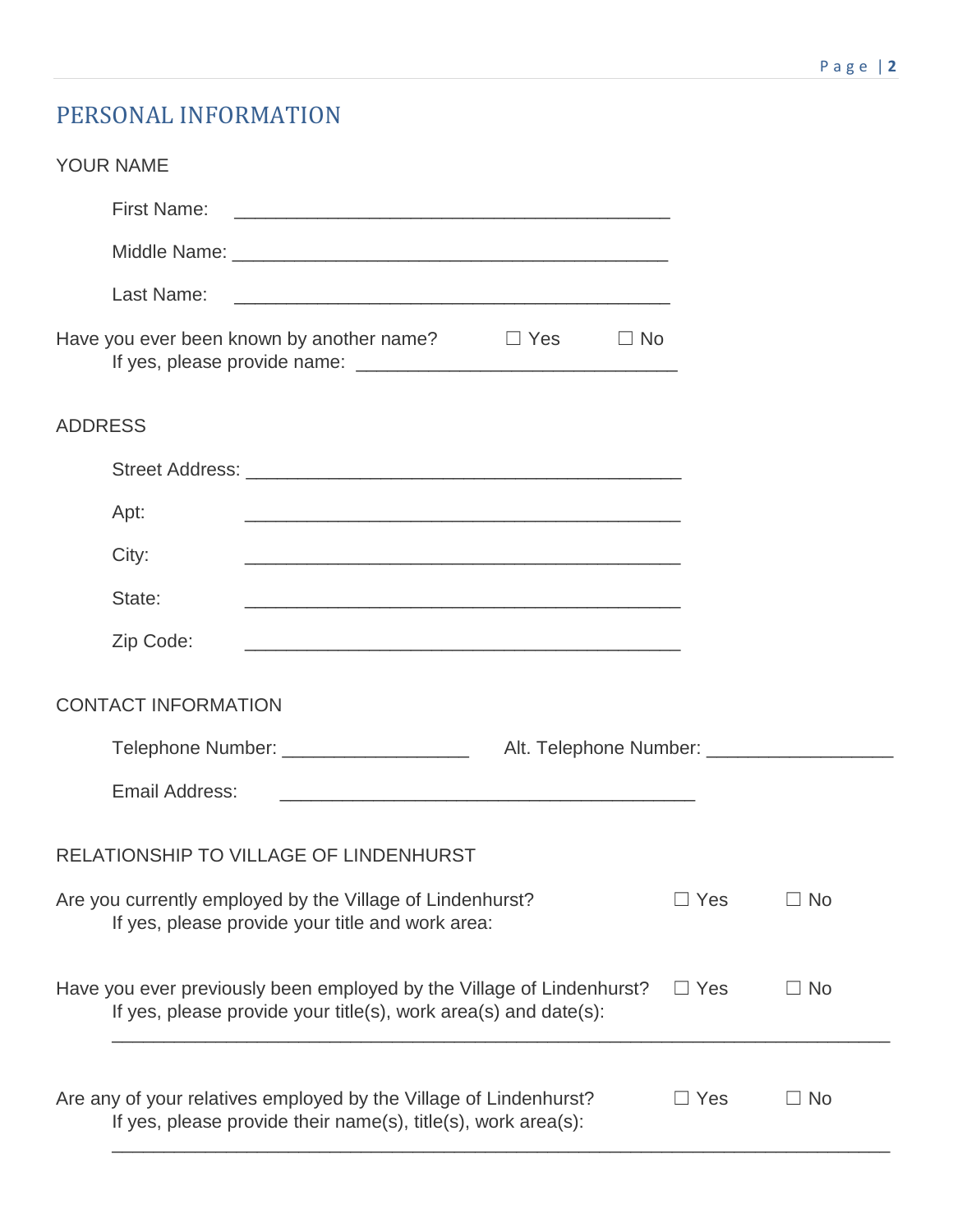# EDUCATION AND TRAINING

|                                  | HIGH SCHOOL (if applicable)                      |  |                                                                                                                      |                                            |
|----------------------------------|--------------------------------------------------|--|----------------------------------------------------------------------------------------------------------------------|--------------------------------------------|
|                                  |                                                  |  |                                                                                                                      |                                            |
|                                  | Total Years of Study: ____________               |  |                                                                                                                      |                                            |
|                                  | Graduated? □ Yes □ No □ Not Applicable           |  |                                                                                                                      |                                            |
|                                  | GED Equivalent? $\square$ Yes $\square$ No       |  |                                                                                                                      | $\Box$ Not Applicable                      |
|                                  | UNDERGRADUATE COLLEGE/UNIVERSITY (if applicable) |  |                                                                                                                      |                                            |
|                                  |                                                  |  |                                                                                                                      |                                            |
|                                  | <b>Total Years of Study:</b>                     |  | <u> 1989 - Jan Samuel Barbara, político e a f</u>                                                                    |                                            |
|                                  | Graduated? □ Yes □ No □ Not Applicable           |  |                                                                                                                      |                                            |
|                                  |                                                  |  |                                                                                                                      |                                            |
|                                  | GRADUATE/PROFESSIONAL SCHOOL (if applicable)     |  |                                                                                                                      |                                            |
|                                  |                                                  |  |                                                                                                                      |                                            |
|                                  | <b>Total Years of Study:</b>                     |  | <u> 1986 - Jan Barbara, manazarta p</u>                                                                              |                                            |
|                                  | Graduated? □ Yes □ No □ Not Applicable           |  |                                                                                                                      |                                            |
|                                  |                                                  |  |                                                                                                                      |                                            |
| OTHER EDUCATION (please specify) |                                                  |  |                                                                                                                      |                                            |
|                                  |                                                  |  |                                                                                                                      |                                            |
|                                  |                                                  |  |                                                                                                                      |                                            |
|                                  |                                                  |  |                                                                                                                      |                                            |
|                                  | <b>Total Years of Study:</b>                     |  | <u> 1980 - Jan Samuel Barbara, prima popular popular popular popular popular popular popular popular popular pop</u> |                                            |
|                                  | Graduated?                                       |  |                                                                                                                      | $\Box$ Yes $\Box$ No $\Box$ Not Applicable |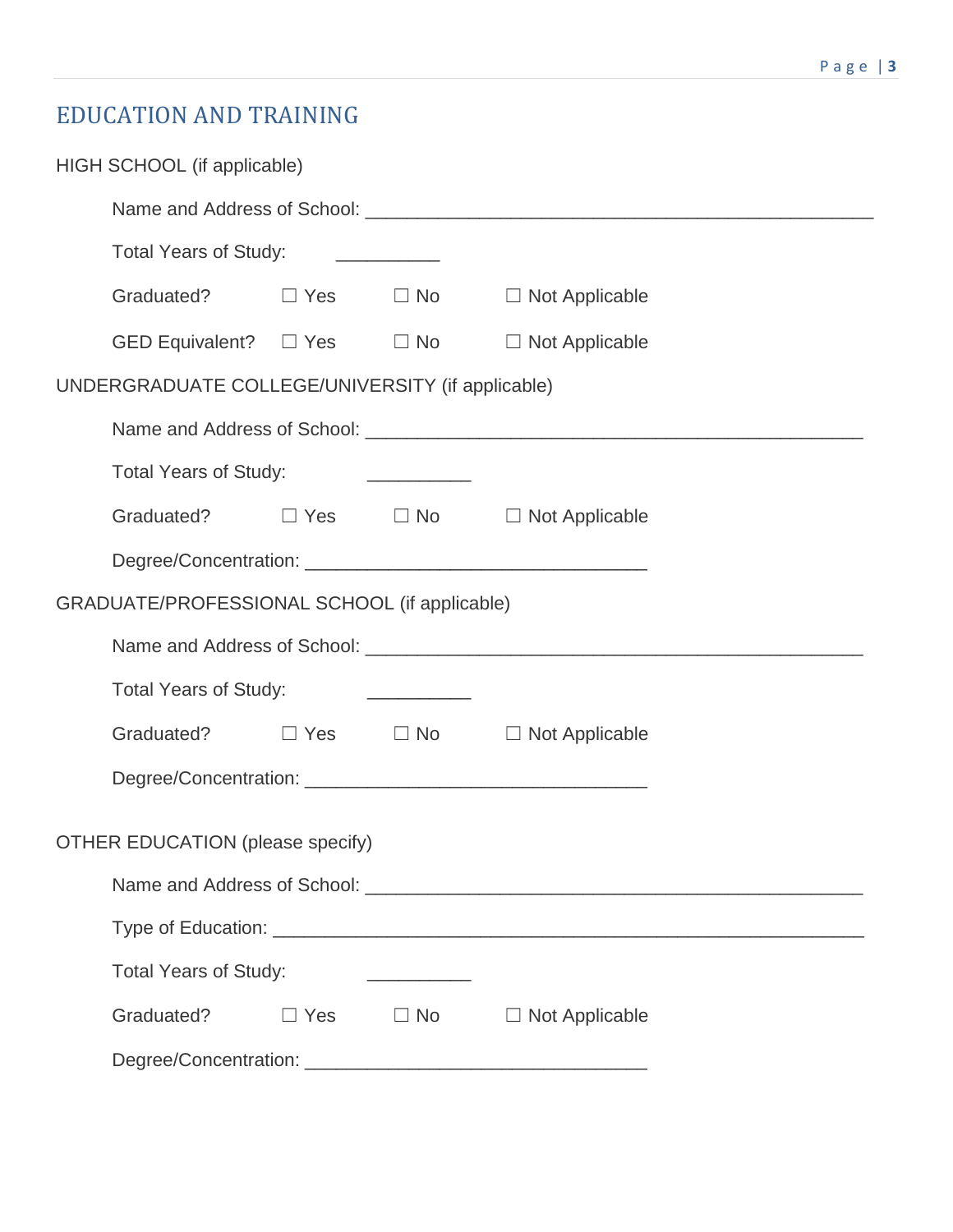#### SPECIALIZED TRAINING AND SKILLS

Please list any other certifications, licenses, skills or training that would enhance your role as Police Officer:

### **EMPLOYMENT HISTORY**

PRESENT OR MOST RECENT EMPLOYMENT (if applicable) 

| Start Date: ___________________        | End Date: ____________________                |
|----------------------------------------|-----------------------------------------------|
| Hours per Week: ____________           | Supervisor Name: _________________________    |
| Supervisor Telephone: ________________ | Supervisor Email: ___________________________ |
|                                        |                                               |
|                                        |                                               |
| PAST EMPLOYMENT 1 (if applicable)      |                                               |
|                                        |                                               |
|                                        |                                               |
| Start Date: ___________________        | End Date: ___________________                 |
| Hours per Week: _____________          | Supervisor Name: _________________________    |
| Supervisor Telephone: ______________   | Supervisor Email: __________________________  |
|                                        |                                               |
|                                        |                                               |
|                                        |                                               |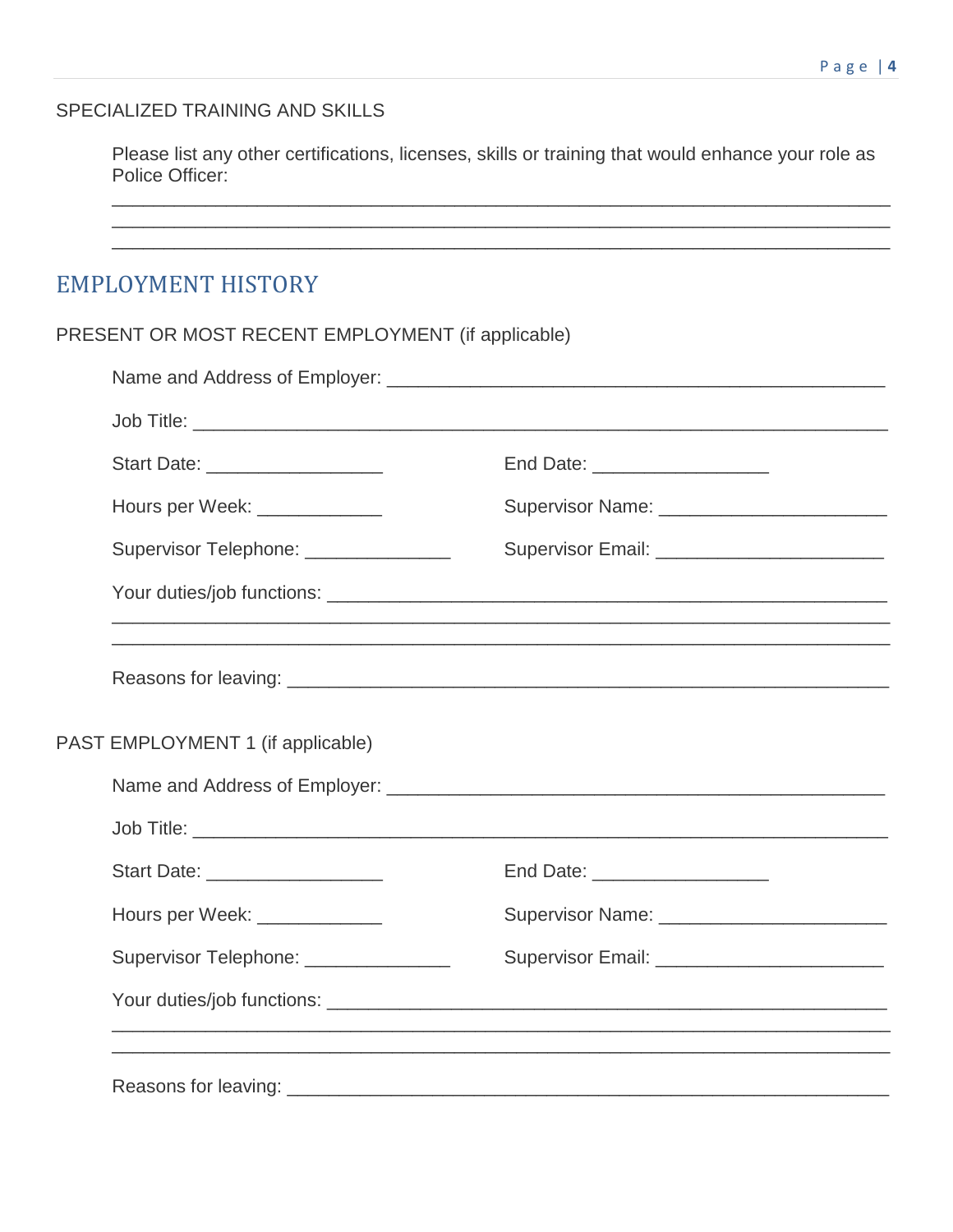| PAST EMPLOYMENT 2 (if applicable)      |                                                                                                                                                                                                                                |  |  |
|----------------------------------------|--------------------------------------------------------------------------------------------------------------------------------------------------------------------------------------------------------------------------------|--|--|
|                                        |                                                                                                                                                                                                                                |  |  |
|                                        |                                                                                                                                                                                                                                |  |  |
| Start Date: ____________________       | End Date: _____________________                                                                                                                                                                                                |  |  |
| Hours per Week: _____________          |                                                                                                                                                                                                                                |  |  |
| Supervisor Telephone: ________________ | Supervisor Email: __________________________                                                                                                                                                                                   |  |  |
|                                        |                                                                                                                                                                                                                                |  |  |
|                                        | ,我们也不能在这里的时候,我们也不能在这里的时候,我们也不能不能不能会不能会不能会不能会不能会不能会不能会不能会不能会。""我们的是,我们也不能会不能会不能会不                                                                                                                                               |  |  |
| PAST EMPLOYMENT 3 (if applicable)      |                                                                                                                                                                                                                                |  |  |
|                                        |                                                                                                                                                                                                                                |  |  |
|                                        |                                                                                                                                                                                                                                |  |  |
| Start Date: ____________________       | End Date: _____________________                                                                                                                                                                                                |  |  |
| Hours per Week: ______________         | Supervisor Name: \\contact \\contact \\contact \\contact \\contact \\contact \\contact \\contact \\contact \\contact \\contact \\contact \\contact \\contact \\contact \\contact \\contact \\contact \\contact \\contact \\con |  |  |
| Supervisor Telephone: _______________  | Supervisor Email: ____________________________                                                                                                                                                                                 |  |  |
|                                        |                                                                                                                                                                                                                                |  |  |
|                                        |                                                                                                                                                                                                                                |  |  |
| PAST EMPLOYMENT 4 (if applicable)      |                                                                                                                                                                                                                                |  |  |
|                                        |                                                                                                                                                                                                                                |  |  |
|                                        |                                                                                                                                                                                                                                |  |  |
| Start Date: ____________________       | End Date: _____________________                                                                                                                                                                                                |  |  |
| Hours per Week: _____________          | Supervisor Name: ___________________________                                                                                                                                                                                   |  |  |
| Supervisor Telephone: ________________ | Supervisor Email: ___________________________                                                                                                                                                                                  |  |  |
|                                        |                                                                                                                                                                                                                                |  |  |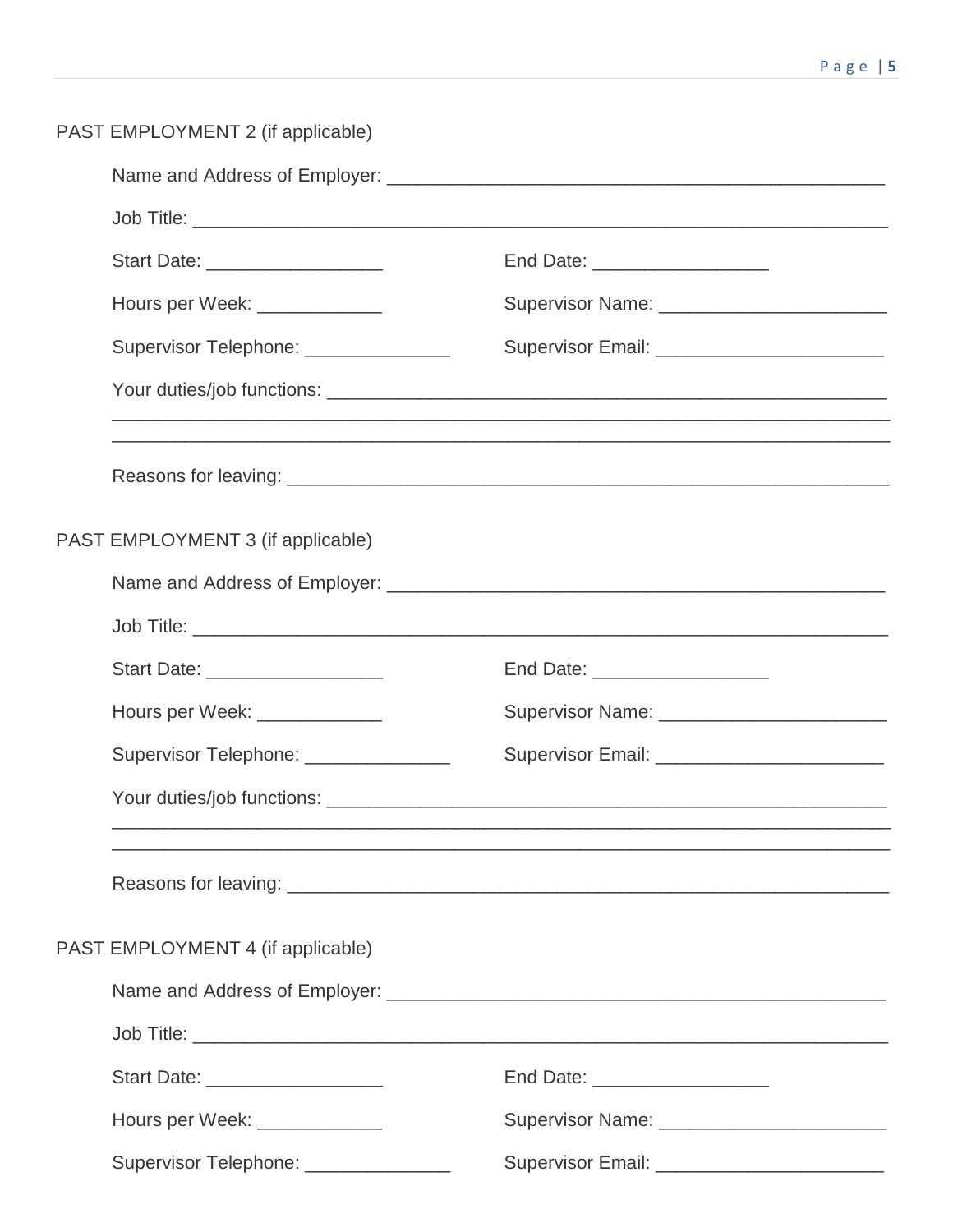Your duties/job functions: \_\_\_\_\_\_\_\_\_\_\_\_\_\_\_\_\_\_\_\_\_\_\_\_\_\_\_\_\_\_\_\_\_\_\_\_\_\_\_\_\_\_\_\_\_\_\_\_\_\_\_\_\_\_

Reasons for leaving: \_\_\_\_\_\_\_\_\_\_\_\_\_\_\_\_\_\_\_\_\_\_\_\_\_\_\_\_\_\_\_\_\_\_\_\_\_\_\_\_\_\_\_\_\_\_\_\_\_\_\_\_\_\_\_\_\_\_

#### ADDITIONAL EMPLOYMENT EXPERIENCES

\_\_\_\_\_\_\_\_\_\_\_\_\_\_\_\_\_\_\_\_\_\_\_\_\_\_\_\_\_\_\_\_\_\_\_\_\_\_\_\_\_\_\_\_\_\_\_\_\_\_\_\_\_\_\_\_\_\_\_\_\_\_\_\_\_\_\_\_\_\_\_\_\_\_\_

Please list any other employment experiences that you have which you feel are related to the job of Police Officer: \_\_\_\_\_\_\_\_\_\_\_\_\_\_\_\_\_\_\_\_\_\_\_\_\_\_\_\_\_\_\_\_\_\_\_\_\_\_\_\_\_\_\_\_\_\_\_\_\_\_\_\_\_\_\_\_\_\_

\_\_\_\_\_\_\_\_\_\_\_\_\_\_\_\_\_\_\_\_\_\_\_\_\_\_\_\_\_\_\_\_\_\_\_\_\_\_\_\_\_\_\_\_\_\_\_\_\_\_\_\_\_\_\_\_\_\_\_\_\_\_\_\_\_\_\_\_\_\_\_\_\_\_\_

\_\_\_\_\_\_\_\_\_\_\_\_\_\_\_\_\_\_\_\_\_\_\_\_\_\_\_\_\_\_\_\_\_\_\_\_\_\_\_\_\_\_\_\_\_\_\_\_\_\_\_\_\_\_\_\_\_\_\_\_\_\_\_\_\_\_\_\_\_\_\_\_\_\_\_

#### EMPLOYMENT GAPS

If you have any substantial gaps in your employment history presented above, you may explain the reasons for the gap(s) here: \_\_\_\_\_\_\_\_\_\_\_\_\_\_\_\_\_\_\_\_\_\_\_\_\_\_\_\_\_\_\_\_\_\_\_\_\_\_\_\_\_\_\_

### **HISTORY**

| 1. | Have you ever served in the U.S. Military?<br>$\Box$ Yes<br>$\Box$ No<br>If yes, which branch of the military? ________                                                                      |
|----|----------------------------------------------------------------------------------------------------------------------------------------------------------------------------------------------|
| 2. | Are you now, or were you ever a member of the U.S. Reserve Forces or National Guard?<br>$\Box$ Yes<br>$\Box$ No<br>If yes, which branch of the military?                                     |
| 3. | Were you ever discharged from the military? $\square$ Yes $\square$ No<br>$\Box$ Not Applicable<br>If yes, what type of discharge did you received? (For example, Honorable, etc.)           |
| 4. | Were you ever discharged from the Reserves? $\Box$ Yes $\Box$ No<br>$\Box$ Not Applicable<br>If yes, what type of discharge did you received? (For example, Honorable, etc.)                 |
| 5. | Have you ever been terminated from a job?<br>$\Box$ Yes<br>$\Box$ No<br>If yes, which please explain:                                                                                        |
| 6. | As a driver, have you ever been involved in a traffic accident? $\Box$ Yes<br>$\Box$ No<br>If yes, please explain; including the date, location and nature of the accident (personal injury, |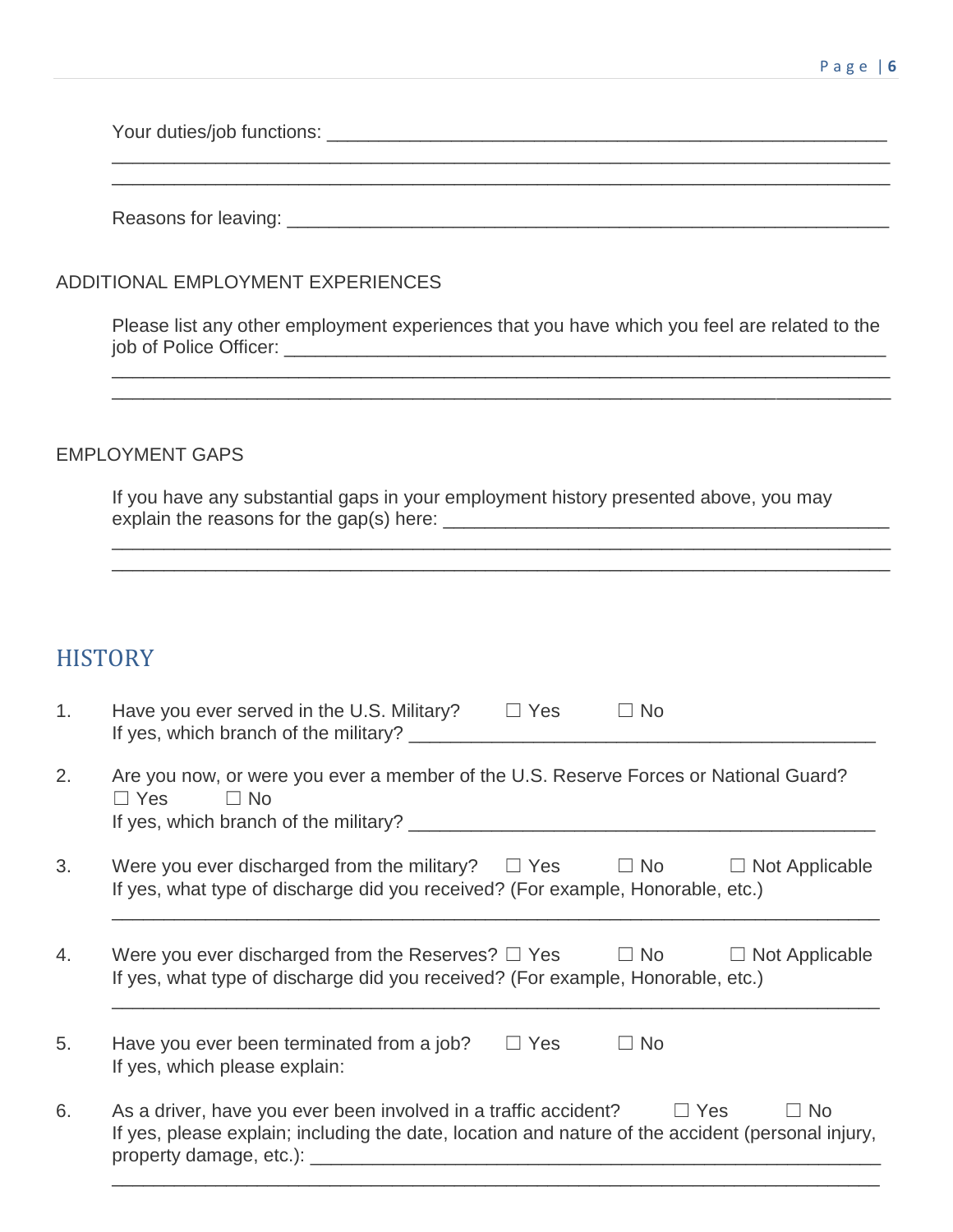| 7.  | Are there any outstanding traffic warrants, or otherwise pending against you?<br>$\Box$ Yes<br>$\Box$ No<br>If yes, please list the issuing agency or agencies: ____________________________ |           |  |  |  |
|-----|----------------------------------------------------------------------------------------------------------------------------------------------------------------------------------------------|-----------|--|--|--|
| 8.  | Have you ever been charged or convicted as an adult?<br>$\Box$ Yes<br>If yes, please list the police agency, crime charged, and disposition of the case:                                     | $\Box$ No |  |  |  |
| 9.  | Have you ever been placed on probation for a criminal offense as an adult?<br>$\Box$ Yes<br>$\Box$ No                                                                                        |           |  |  |  |
| 10. | Have you ever been expelled or suspended from any school?<br>$\Box$ Yes                                                                                                                      | $\Box$ No |  |  |  |
| 11. | Have you ever been fingerprinted by a police agency as an adult, for other than employment<br>purposes?<br>$\Box$ Yes<br>$\Box$ No                                                           |           |  |  |  |
| 12. | Have you ever been the victim of a crime as an adult?<br>$\Box$ Yes                                                                                                                          | $\Box$ No |  |  |  |
| 13. | Are you currently on any police or fire eligibility lists?<br>$\Box$ Yes                                                                                                                     | $\Box$ No |  |  |  |
| 14. | Please list all law enforcement positions held; including position, dates employed, and location:                                                                                            |           |  |  |  |
| 15. | Are you now or have you ever been engaged in any business as an owner, partner, or<br>corporate member?<br>$\Box$ Yes<br>$\Box$ No<br>If yes, please explain: _________                      |           |  |  |  |
| 16. | Have you ever filed for bankruptcy?<br>$\Box$ Yes<br>$\Box$ No<br>If yes, please explain: ____________                                                                                       |           |  |  |  |
| 17. | Have you ever been sued?<br>$\Box$ Yes<br>$\Box$ No<br>If yes, please explain: ____                                                                                                          |           |  |  |  |

\_\_\_\_\_\_\_\_\_\_\_\_\_\_\_\_\_\_\_\_\_\_\_\_\_\_\_\_\_\_\_\_\_\_\_\_\_\_\_\_\_\_\_\_\_\_\_\_\_\_\_\_\_\_\_\_\_\_\_\_\_\_\_\_\_\_\_\_\_\_\_\_\_\_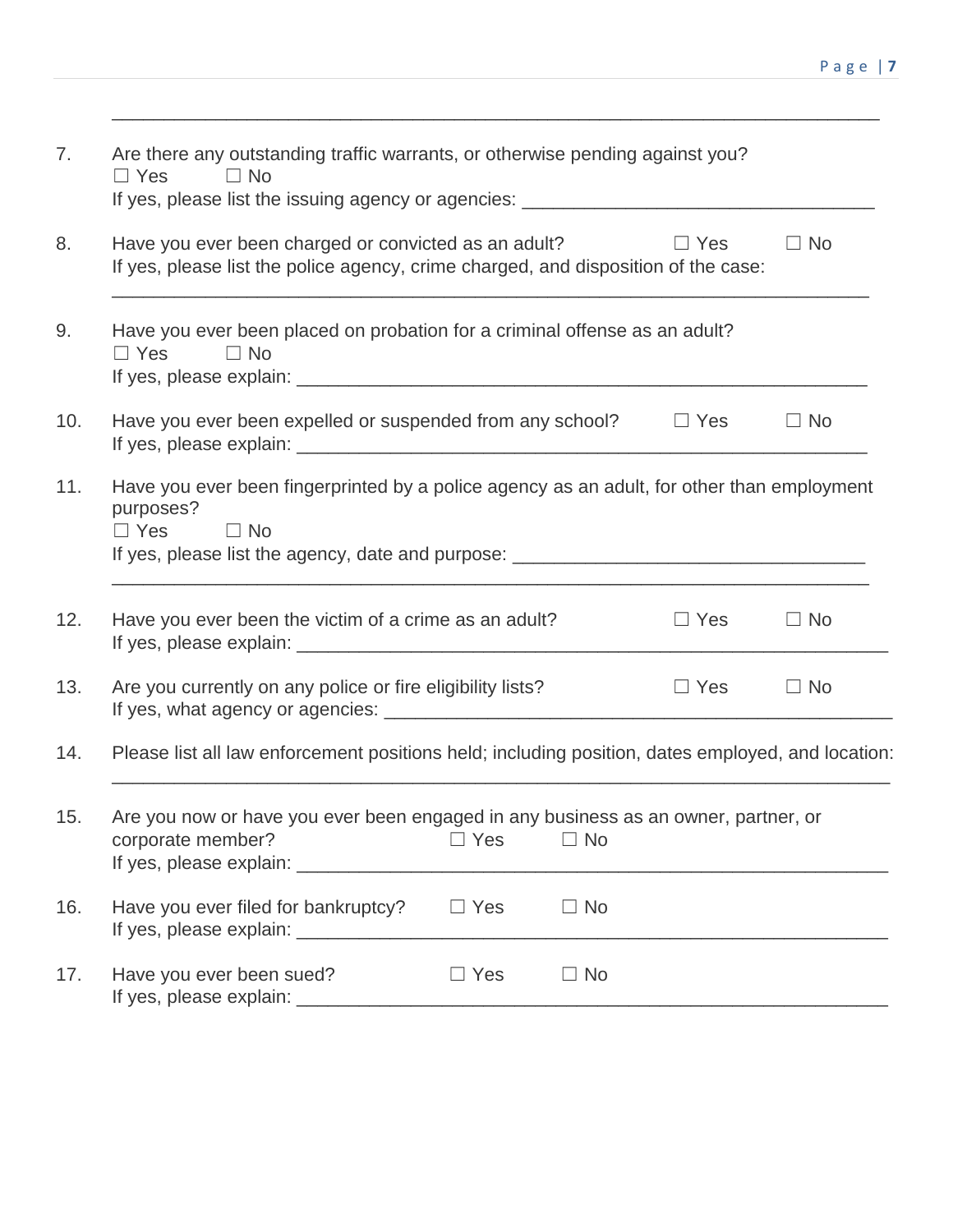## ELIGIBILITY QUESTIONS

- 1. If you advance in the application process, are you able to present proof of citizenship?  $\Box$  Yes  $\Box$  No
- 2. Are any statutory age limitations in effect as of the application deadline date?  $\Box$  Yes  $\Box$  No  $\Box$  Unsure
- 3. If you advance in the application process, are you able to present a valid State-issued driver's license?  $\Box$  Yes  $\Box$  No
- 4. If you advance in the application process, are you able to present a certified high school transcript or GED equivalent? ☐ Yes ☐ No
- 5. Have you ever had a driver's license in any other State than Illinois? ☐ Yes ☐ No If yes, which State(s):
- 6. Have you ever been refused a driver's or chauffeur's license by any State? ☐ Yes ☐ No
- 7. Do you have, or have you ever possessed a valid Firearm Owner Identification Card (FOID)? ☐ Yes ☐ No
- 8. Do you have, or have you ever possessed a Concealed Carry Permit in any State?  $\Box$  Yes  $\Box$  No
- 9. Do you have, or have you ever possessed a Medical Marijuana License in any State?  $\Box$  Yes  $\Box$  No
- 10. If you advance in the application process, are you able to present a certified copy of your military discharge (Form DD-214), if applicable?  $\Box$  Yes  $\Box$  No  $\Box$  Not Applicable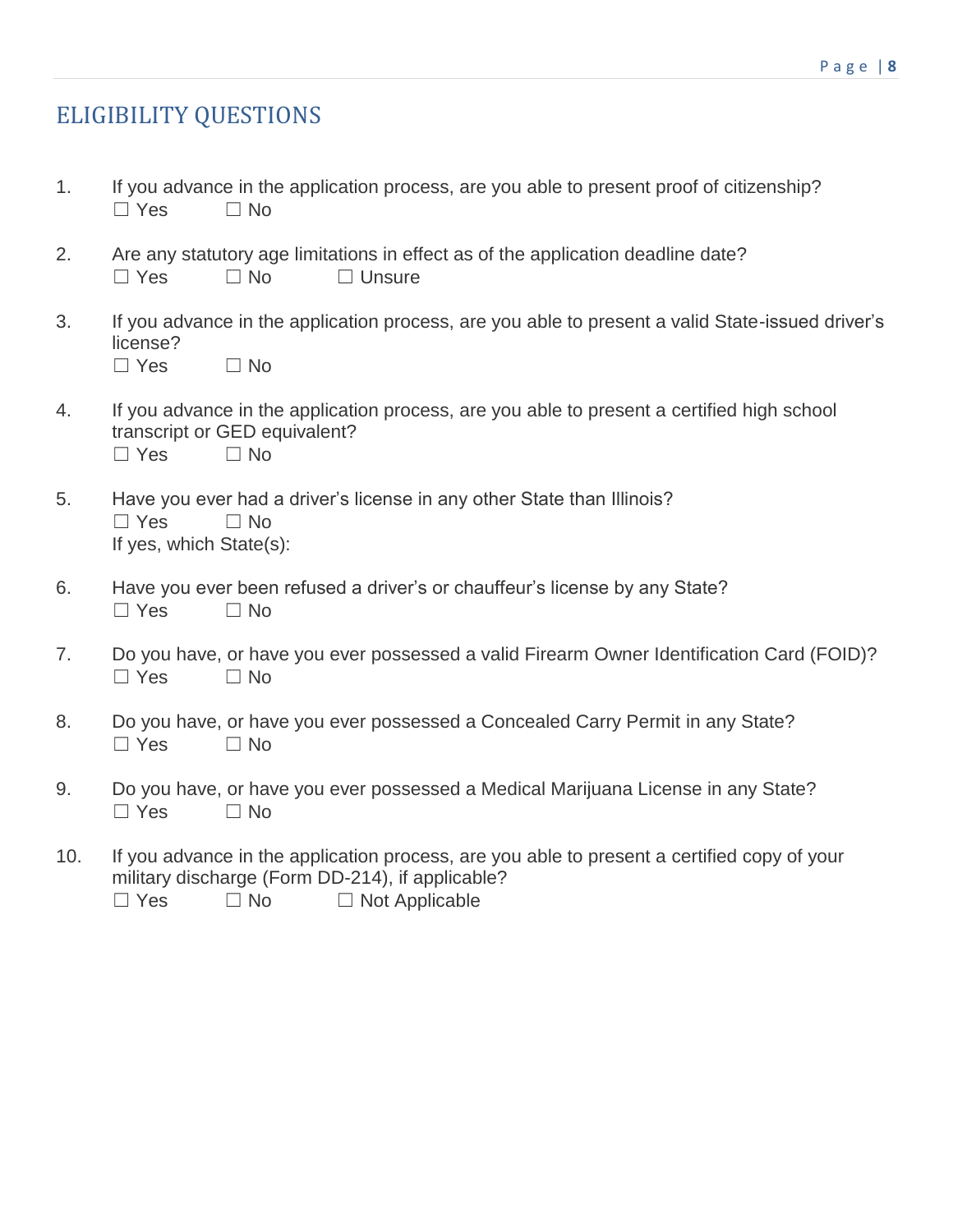### REFERENCES

Please provide three references (not related to you, and not former employers):

| <b>REFERENCE 1</b> |                                                                                                                                                                                                                                |                                       |
|--------------------|--------------------------------------------------------------------------------------------------------------------------------------------------------------------------------------------------------------------------------|---------------------------------------|
|                    | Relationship: ___________________________                                                                                                                                                                                      | Number of years acquainted: ________  |
|                    |                                                                                                                                                                                                                                |                                       |
|                    | Telephone Number: _____________________                                                                                                                                                                                        | Email Address: ______________________ |
| <b>REFERENCE 2</b> | Name: 2008.000 Name: 2008.000 Name: 2008.000 Name: 2008.000 Name: 2008.000 Name: 2008.000 Name: 2008.000 Name: 2008.000 Name: 2008.000 Name: 2008.000 Name: 2008.000 Name: 2008.000 Name: 2008.000 Name: 2008.000 Name: 2008.0 |                                       |
|                    |                                                                                                                                                                                                                                | Number of years acquainted:           |
|                    |                                                                                                                                                                                                                                |                                       |
|                    | Telephone Number: _____________________                                                                                                                                                                                        |                                       |
|                    |                                                                                                                                                                                                                                |                                       |
| <b>REFERENCE 3</b> |                                                                                                                                                                                                                                |                                       |
|                    |                                                                                                                                                                                                                                | Number of years acquainted:           |
|                    |                                                                                                                                                                                                                                |                                       |
|                    | Telephone Number: ______________________                                                                                                                                                                                       |                                       |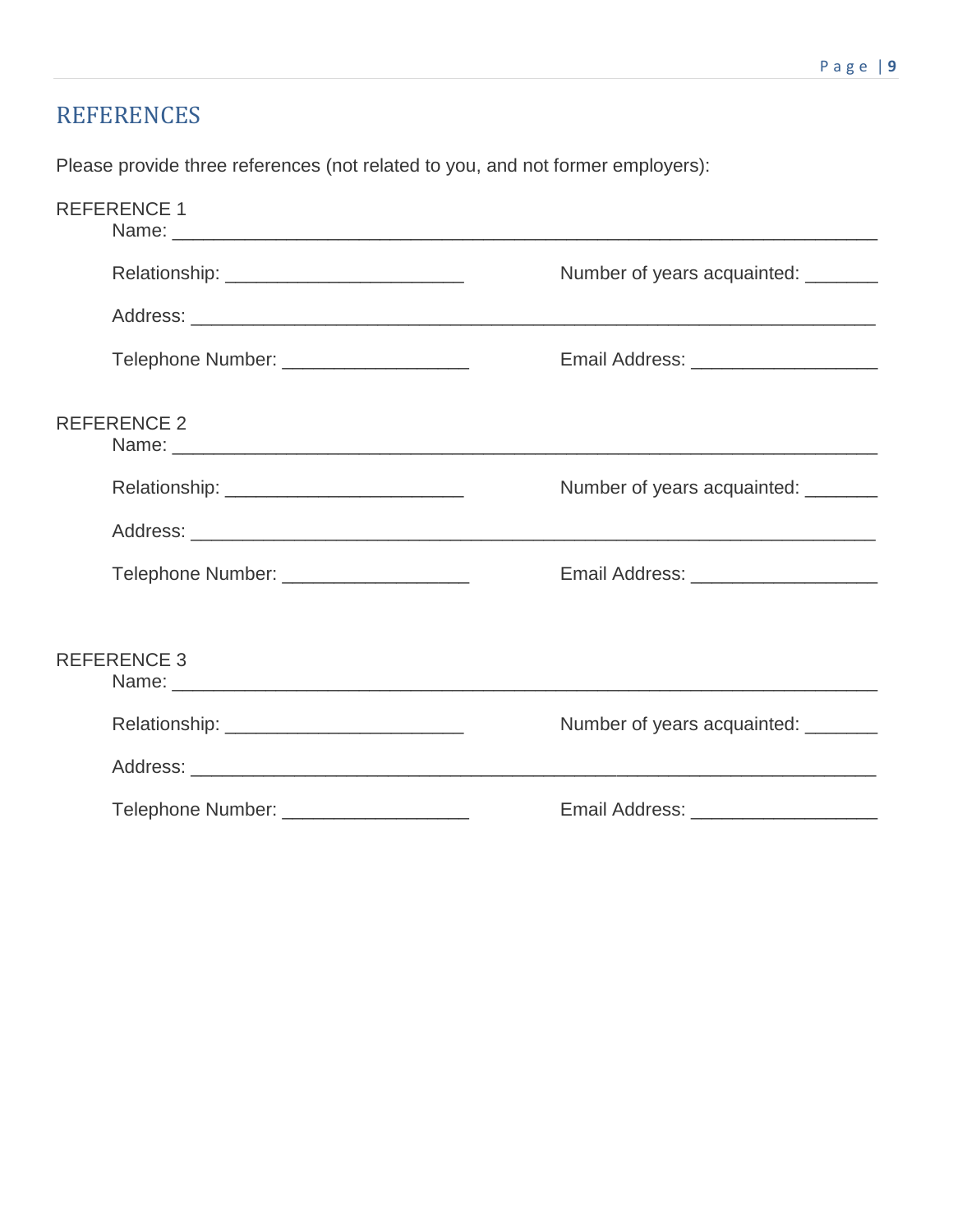# **RESIDENCE HISTORY**

| <b>ADDRESS 1</b> |  |                                                       |
|------------------|--|-------------------------------------------------------|
|                  |  |                                                       |
|                  |  |                                                       |
|                  |  |                                                       |
| <b>ADDRESS 2</b> |  |                                                       |
|                  |  |                                                       |
|                  |  | State: ____________ Zip Code: ________                |
|                  |  |                                                       |
| <b>ADDRESS 3</b> |  |                                                       |
|                  |  | Apt: $\_\_\_\_\_\_\_\_\_\_\_$                         |
|                  |  | State: ____________ Zip Code: ________                |
|                  |  |                                                       |
| <b>ADDRESS 4</b> |  |                                                       |
|                  |  | Apt: $\frac{1}{\sqrt{1-\frac{1}{2}}\cdot\frac{1}{2}}$ |
|                  |  |                                                       |
|                  |  |                                                       |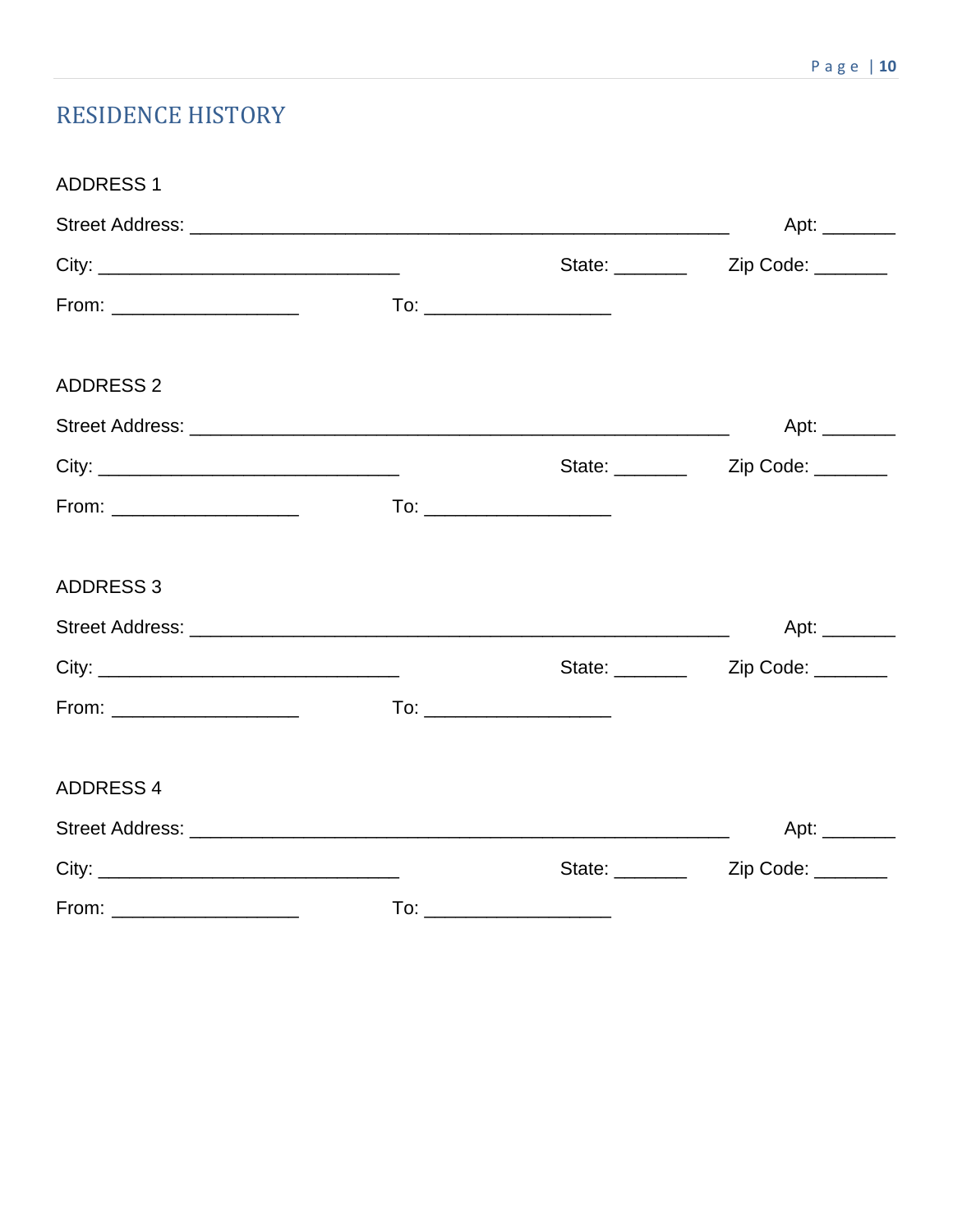# FAMILY PROFILE

| <b>FAMILY MEMBER 1</b>                |          |                                         |
|---------------------------------------|----------|-----------------------------------------|
|                                       |          | Relationship: _______________________   |
| Date of Birth: ___________________    |          |                                         |
|                                       |          | Phone Number: ____________________      |
|                                       |          |                                         |
| <b>FAMILY MEMBER 2</b>                |          |                                         |
|                                       |          |                                         |
| Date of Birth: ___________________    |          |                                         |
|                                       |          | Phone Number: _____________________     |
|                                       |          |                                         |
| <b>FAMILY MEMBER 3</b>                |          |                                         |
|                                       |          |                                         |
| Date of Birth: ____________________   |          |                                         |
|                                       |          | Phone Number: ______________________    |
|                                       |          |                                         |
| <b>FAMILY MEMBER 4</b>                |          |                                         |
|                                       |          |                                         |
| Date of Birth: The Contract of Birth: | Address: |                                         |
|                                       |          |                                         |
|                                       |          |                                         |
| <b>FAMILY MEMBER 5</b>                |          |                                         |
|                                       |          | Relationship: _________________________ |
| Date of Birth: ___________________    |          |                                         |
|                                       |          | Phone Number: ____________________      |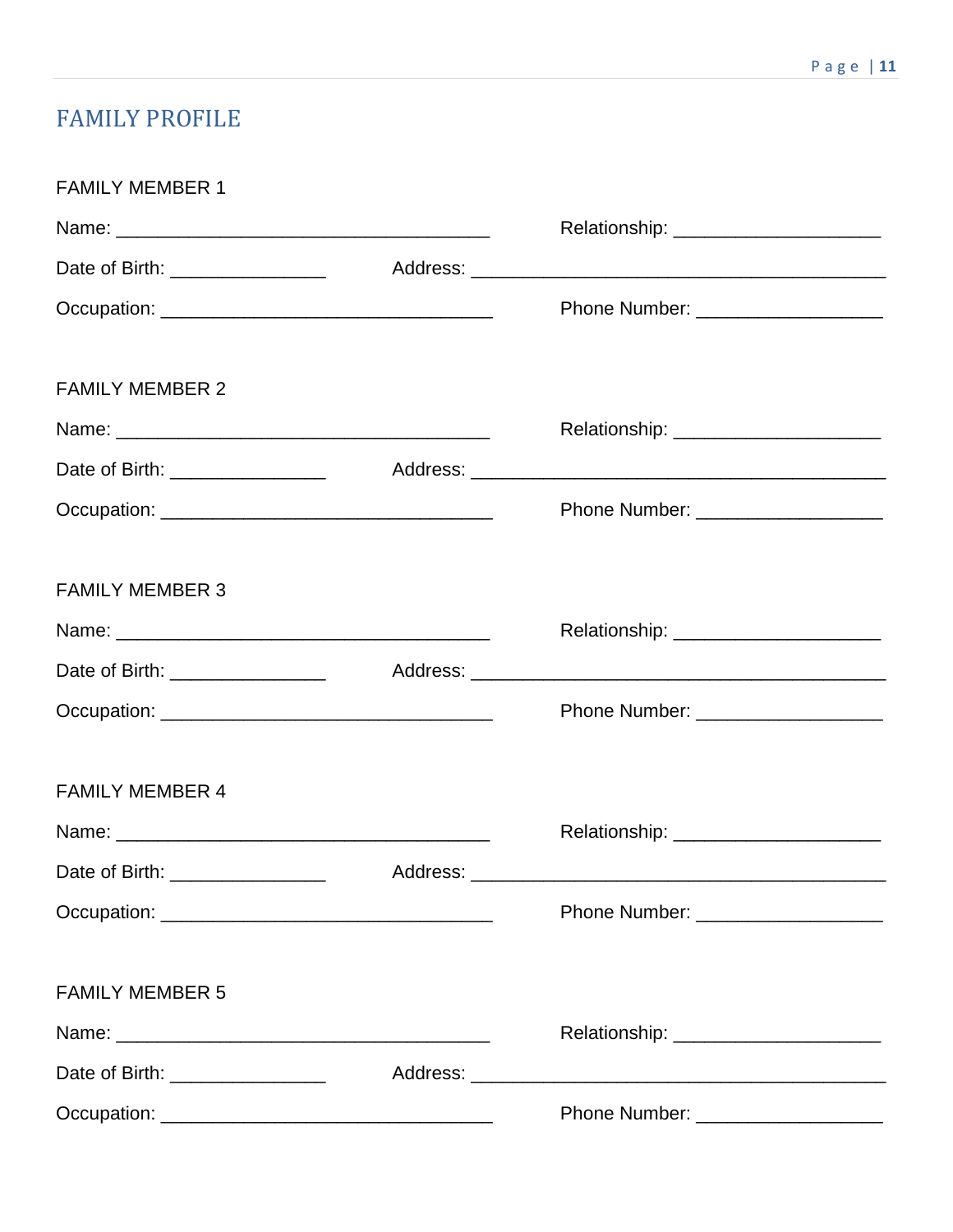# PROOF OF CITIZENSHIP FORM

| Alien Number:                                 |  |
|-----------------------------------------------|--|
| <b>Naturalization Certificate Number:</b>     |  |
| Location of Issuance:                         |  |
| Date of Issuance:                             |  |
| <b>Official Name Recorded on Certificate:</b> |  |

#### I UNDERSTAND AND AGREE THAT:

I hereby certify and affirm that I am a U.S. Citizen, and the information provided above is true and accurate to the best of my knowledge. I understand that I will be required to provide documentation of the above information at the background investigation stage of the hiring process.

□ I agree to electronically sign this document and assert that I have read, understand and agree to the aforementioned terms and conditions.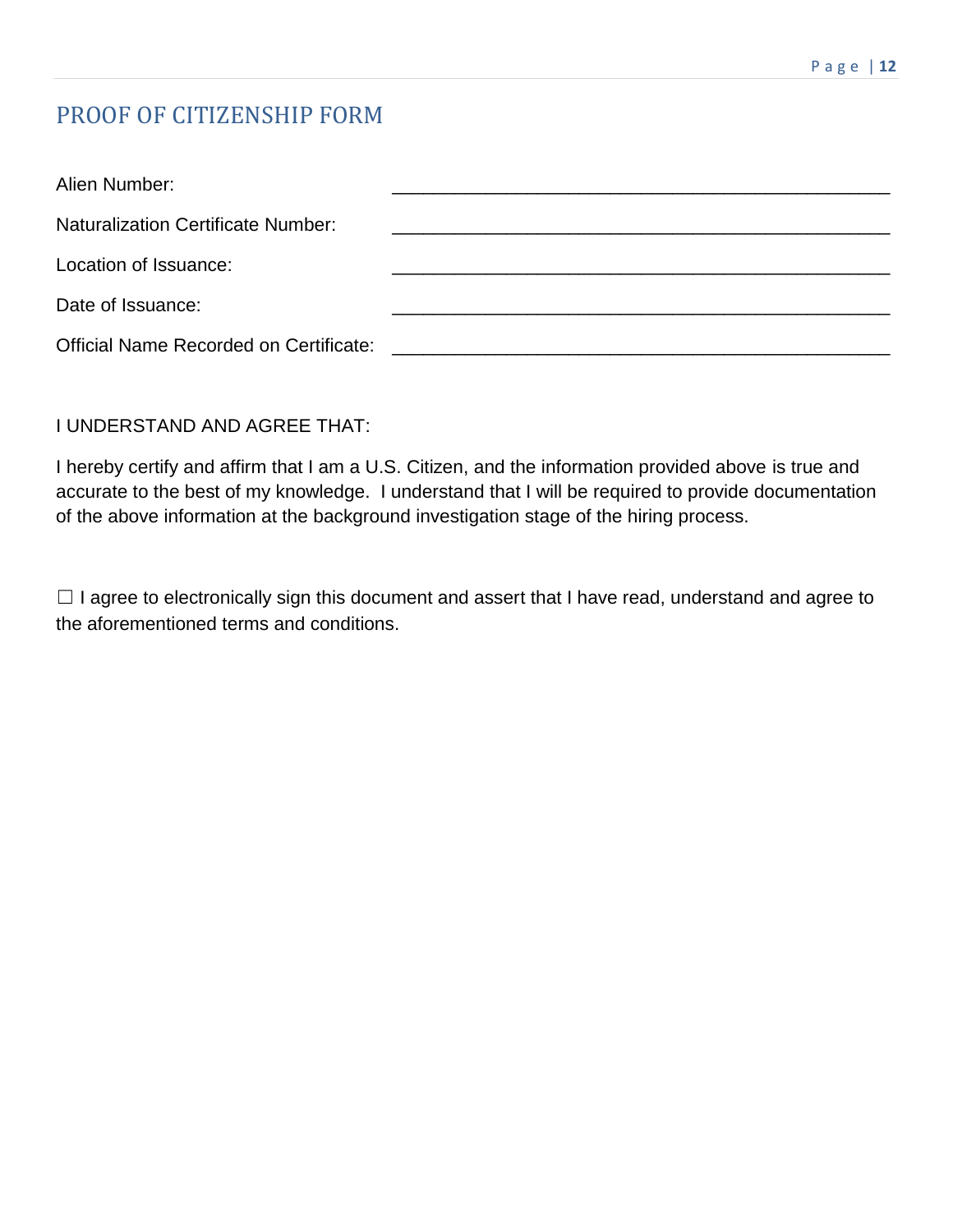# CERTIFICATION OF HONESTY

I hereby certify that I have not knowingly withheld any information that might adversely affect my chances for employment and that the answers given by me are true and correct, to the best of my knowledge. I further certify that I, the undersigned applicant, have personally completed my application. I understand that any omission or misstatement of material fact on this application or on any document used to secure employment shall result in my withdrawal from consideration for employment, or immediate termination of employment.

 $\Box$  I agree to electronically sign this document and assert that I have read, understand and agree to the aforementioned terms and conditions.